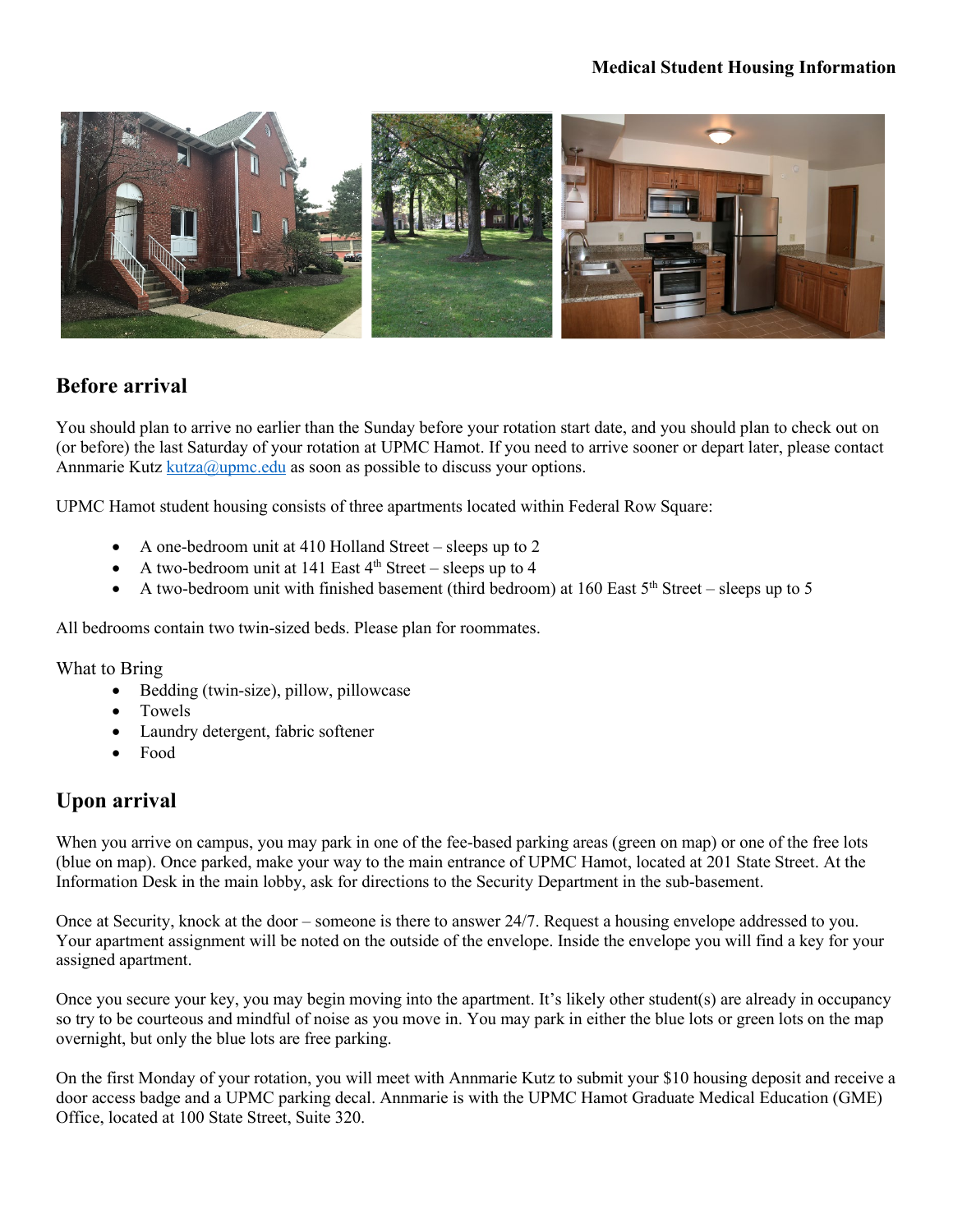After acquiring the parking decal, it is recommended that you affix it to your vehicle as soon as possible, particularly if you are parked in the Holland Street Parking Lot. The Holland Street Parking lot is for Hamot employees and students only, so you must have a parking decal to use this lot throughout your rotation.

Your keys must be returned to the GME Office (business hours) or to UPMC Hamot Security Office (open 24/7) at the end of your rotation.

Annmarie Kutz performs weekly walk-throughs of the apartments to ensure the premises are clean and well-maintained. Most typically, this will occur every Friday around noon. Students will be held accountable for any damage.

# **Compliance during your stay**

- 1. The premises are to be kept clean. Students are responsible for cleaning up after themselves (i.e. washing dishes, taking out trash, cleaning spills/splatters inside microwave and refrigerator, etc.) Whenever you use the kitchen, make sure it is left tidy and clean for others A professional cleaning company performs light cleaning every two weeks, which includes but is not limited to: vacuuming, cleaning restroom(s), dusting, etc.)
- 2. Keep food sealed and/or in the refrigerator to avoid attracting pests.
- 3. Discard all food, including non-perishables, condiments/spreads/preserves, and frozen food that you are not taking with you. **Do not leave food items behind**.
- 4. Keep your apartment front/back door locked at all times. If needed, call UPMC Hamot Security, 814-877-6666, for assistance.
- 5. If you lose your keys, contact Annmarie Kutz.
- 6. There are to be no pets on the premises.
- 7. Possession and/or use of alcohol in the housing quarters is prohibited.
- 8. There is to be absolutely no smoking or open flames (i.e. candles) in any UPMC Hamot building. UPMC Hamot is a Tobacco-Free campus. Students are not permitted to use tobacco products while on UPMC Hamot property and leased space occupied by UPMC Hamot and its affiliates. As with employees, students are not permitted to use tobacco products during their work shift, including breaks/lunch.

# **Additional information & suggestions:**

- For any maintenance issues or emergencies, please contact Annmarie Kutz in Medical Education (814-877-4180).
- If you are expecting mail, please have it addressed to your name c/o Medical Education UPMC Hamot, 201 State Street, Erie, PA 16550. You will be notified by e-mail when mail has arrived. It can be picked up in the Medical Education office between 8:00am and 3:30 pm.
- If you are leaving during the weekend when the Medical Education office is closed, you may place the keys and badge in an envelope and return them to UPMC Hamot Security Office, located in the sub-basement of the main hospital.
- Free WiFi is provided, but cable television is not. For WiFi questions or problems, contact Annmarie Kutz.
- Shopping for food?
	- a. If travelling by foot Dollar General (824 State Street), Oasis indoor marketplace (914 State Street)
	- b. If travelling by vehicle Giant Eagle Supermarket (2501 West  $12<sup>th</sup>$  Street), Whole Foods Co-Op (1341

W. 26<sup>th</sup> Street), Wegmans (6143 Peach Street), TOPS Friendly Markets (712 W. 38<sup>th</sup> Street) There are purely suggestions; **UPMC Hamot does not endorse these retailers/grocers**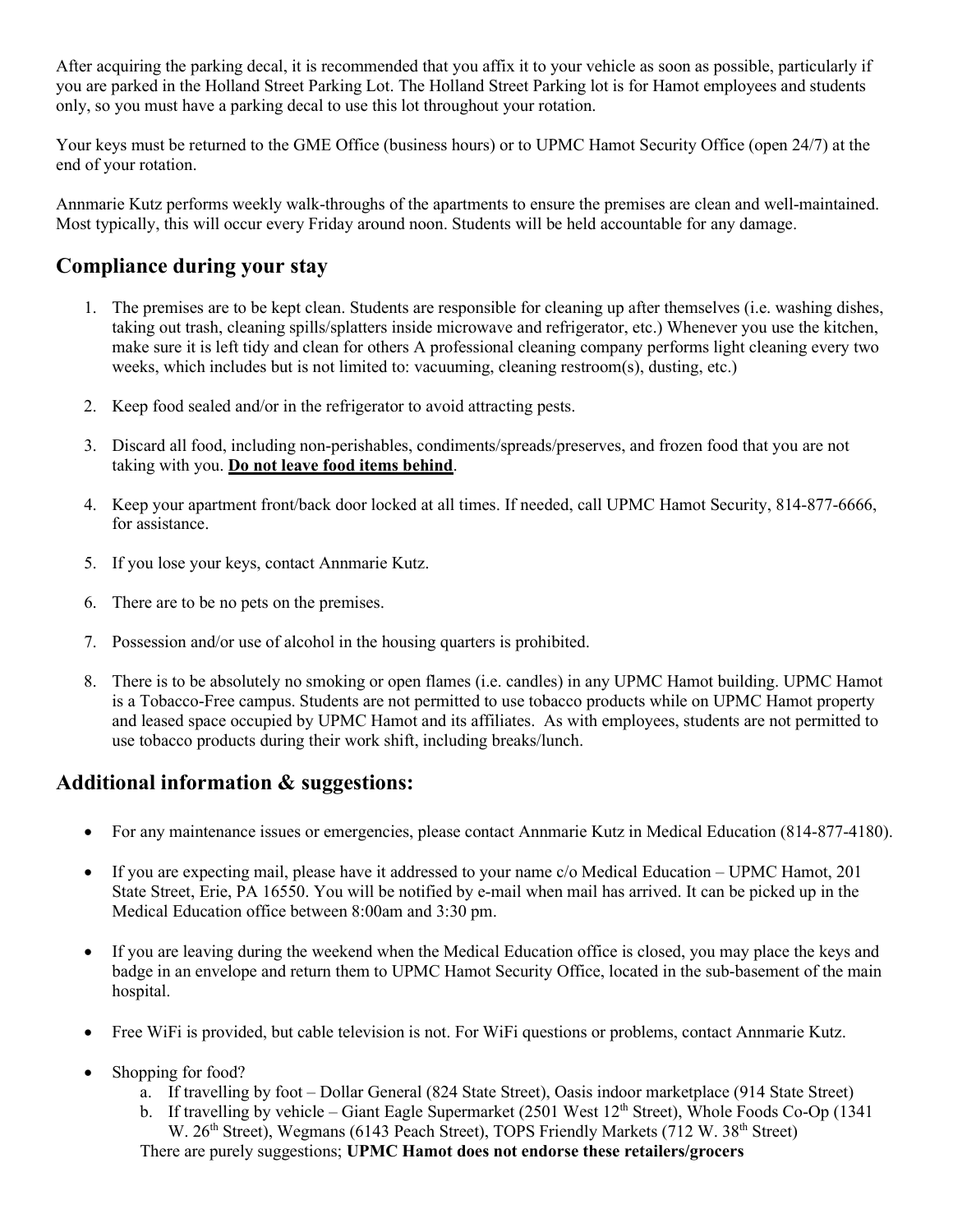